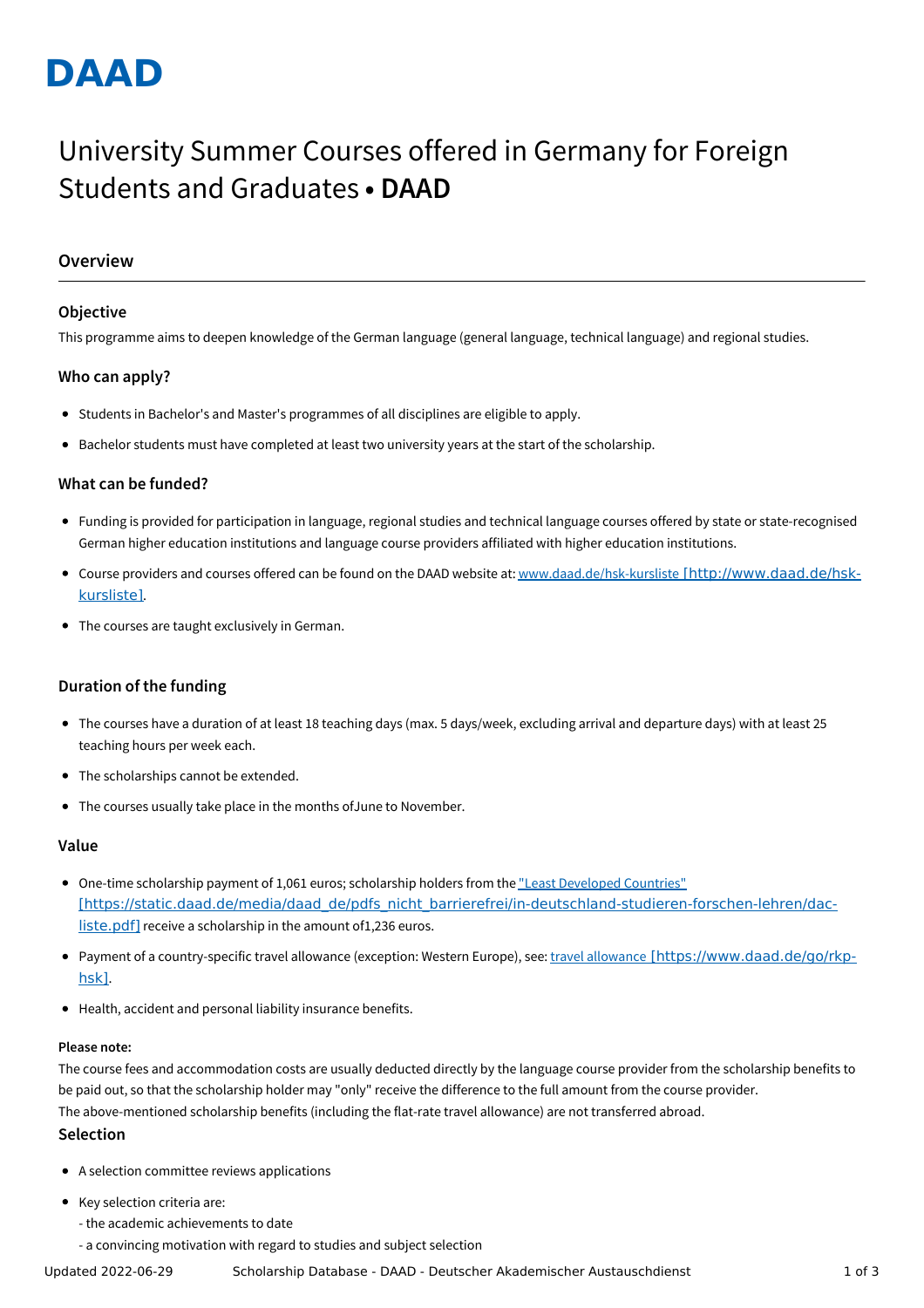#### **What requirements must be met?**

- The minimum age at the start of the scholarship is 18 years.
- As a rule, applicants must be enrolled at a university in the programme countries (except Germany) both at the time of application and during the entire scholarship period.
- There must be two years between two funding awards for a university summer course.

#### **Language skills**

- Applicants must be able to follow lectures in German and participate in working groups.
- German language skills must be proven at the time of application.
- The language certificate cannot be older than 2 years at the time of application.
- The following language certificates are usually accepted: onSET-Deutsch, TestDaF, Goethe Institut certificate, DSD, DSH, telc Deutsch, ÖSD-Zertifikat, baccalaureate (for specialised language courses only).

If, due to the pandemic situation, it is not possible for you to take one of the above-mentioned language examinations and submit a corresponding language certificate, in such proven cases, a language certificate approved by DAAD lecturers can be submitted as an exception. Please contact the respective information and counselling office for further information.

If you already have a language certificate from 2020 for attending a course in 2021 that has been approved by DAAD lecturers, you can submit it this year as an exception.

[list|In principle, applicants must provide proof of a minimum language level of B1.

### **Application Procedure**

#### **Application documents**

Certificates, transcripts, attestations and translations can be submitted in uncertified form. The DAAD Head Office in Bonn reserves the right to request additional certified copies of the documents submitted.

#### **Documents to be uploaded to the DAAD Portal:**

- Online application form
- Complete curriculum vitae in tabular form (in German)
- Letter of motivation (in German)
- Copy of the graduation certificate (for Bachelor's students) or copy of the Bachelor's degree certificate from the university (for Master's students) with indication of the final grade(s), if available (with German or English translation).
- Performance records of the last two years in German or English
- Language certificates (with German or English translation, if applicable)
- Other documents that you consider important for your application, if necessary with German or English translation (e.g. proof of internships, certificates of employment).
- 

The application is made online via the DAAD Portal.

#### **Application deadline**

1. December each year.

Applications are open from 15. September each year.